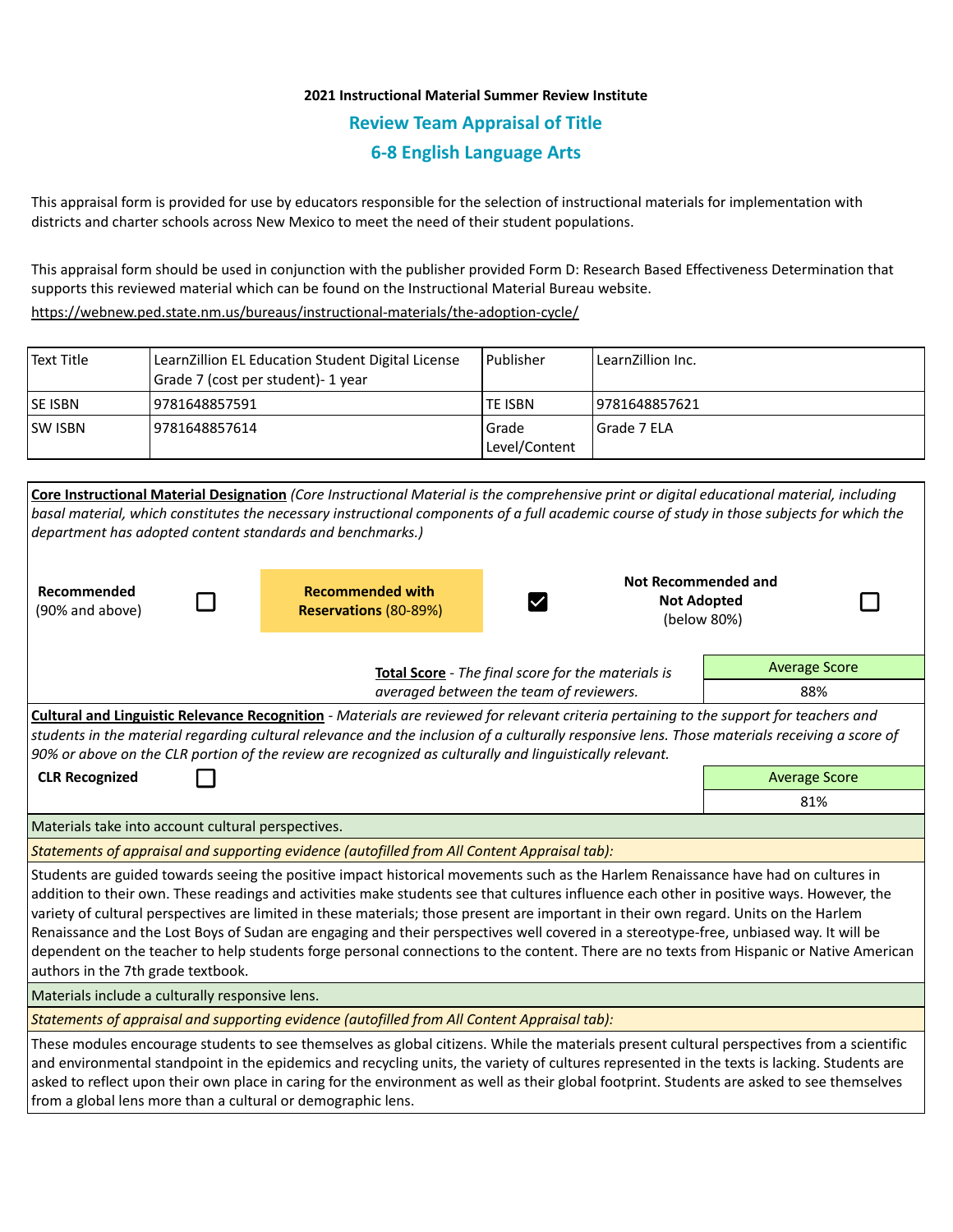**Standards Review** *- Materials are reviewed for alignment with the state adopted content standards, benchmarks and performance standards.*

Average Score

87%

Materials align with grade level ELA standards overall.

*Statements of appraisal and supporting evidence:* 

ELA standards are met on the majority of the content. Students are given multiple opportunities to engage with and master the standards through a wide variety of activities and assessments.

Materials align to reading standards.

*Statements of appraisal and supporting evidence:* 

Students are given opportunities to engage with works of varying lengths, both fiction and nonfiction. Selections are interesting and engaging. Lexile scores are appropriate for the grade level, and scaffolding is present for higher level texts, giving students the ability to mature as readers.

Materials align to writing standards.

*Statements of appraisal and supporting evidence:* 

This textbook is highly aligned with the writing standards. Students write in varying contexts. There are opportunities for creative as well as academic writings, both longer and shorter assignments are present. Opportunities for editing and revision are present throughout.

Materials align to speaking and listening standards.

*Statements of appraisal and supporting evidence:* 

Many assessments are speaking and listening related, such as creating a podcast and a museum exhibition. Speaking and listening opportunities are non-threatening and engaging. Students are encouraged to become experts in various real world scenarios, and transfer that information to their peers.

Materials align to language standards.

*Statements of appraisal and supporting evidence:* 

Vocabulary is well covered throughout the lessons with a variety of strategies taught to learn new vocabulary. Lessons regarding language are brief, and often not revisited in later lessons. Integration with home language is lacking; however, supports for ELL students are present.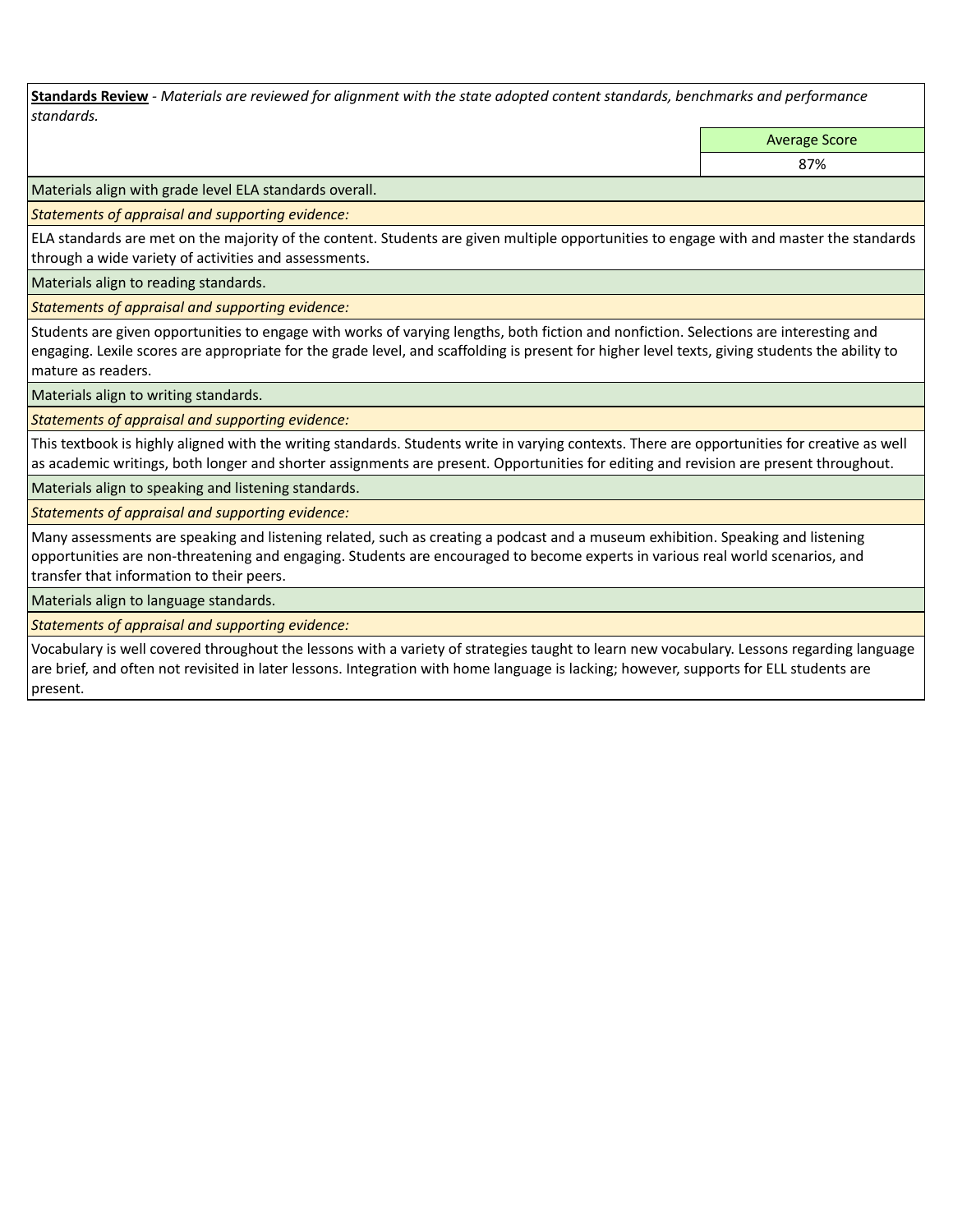**ELA Content Review** *- Materials are reviewed for relevant criteria pertaining to the support for teachers and students in the specific content area reviewed.*

Average Score

97%

Materials provide a selection and range of high-quality texts worthy of students' time and attention, exhibiting exceptional craft and thought and/or providing useful information.

*Statements of appraisal and supporting evidence:* 

The texts provided are high quality, engaging, and cover a wide variety of content. Fiction, historical nonfiction, and informational texts are well represented. Each module has a strong anchor text. Supplemental texts are engaging and on or above grade level.

Questions in the materials are high-quality text-dependent and text-specific questions. The overwhelming majority of these questions are text-specific and draw student attention to the particulars in the text.

*Statements of appraisal and supporting evidence:* 

All questions, regardless of discussion-based or writing-based, require students to locate and explain textual evidence. All levels of Bloom's or DOK are covered. Students are encouraged to discover multiple pieces of evidence to answer questions. Language Deep Dives help students deeply engage with particulars from the text.

Materials provide scaffolding and supports to enable students' learning of English language arts.

*Statements of appraisal and supporting evidence:* 

Scaffolding and support exist under the heading "ELL Supports". They are present within each module. However, scaffolding for highest and lowest level students is left to the teacher's discretion. Students are encouraged to keep vocabulary journals to expand their personal vocabularies. Some materials, like worksheets, are provided for ELLs with sentence starters and key vocabulary highlighted, though not all units contain these materials.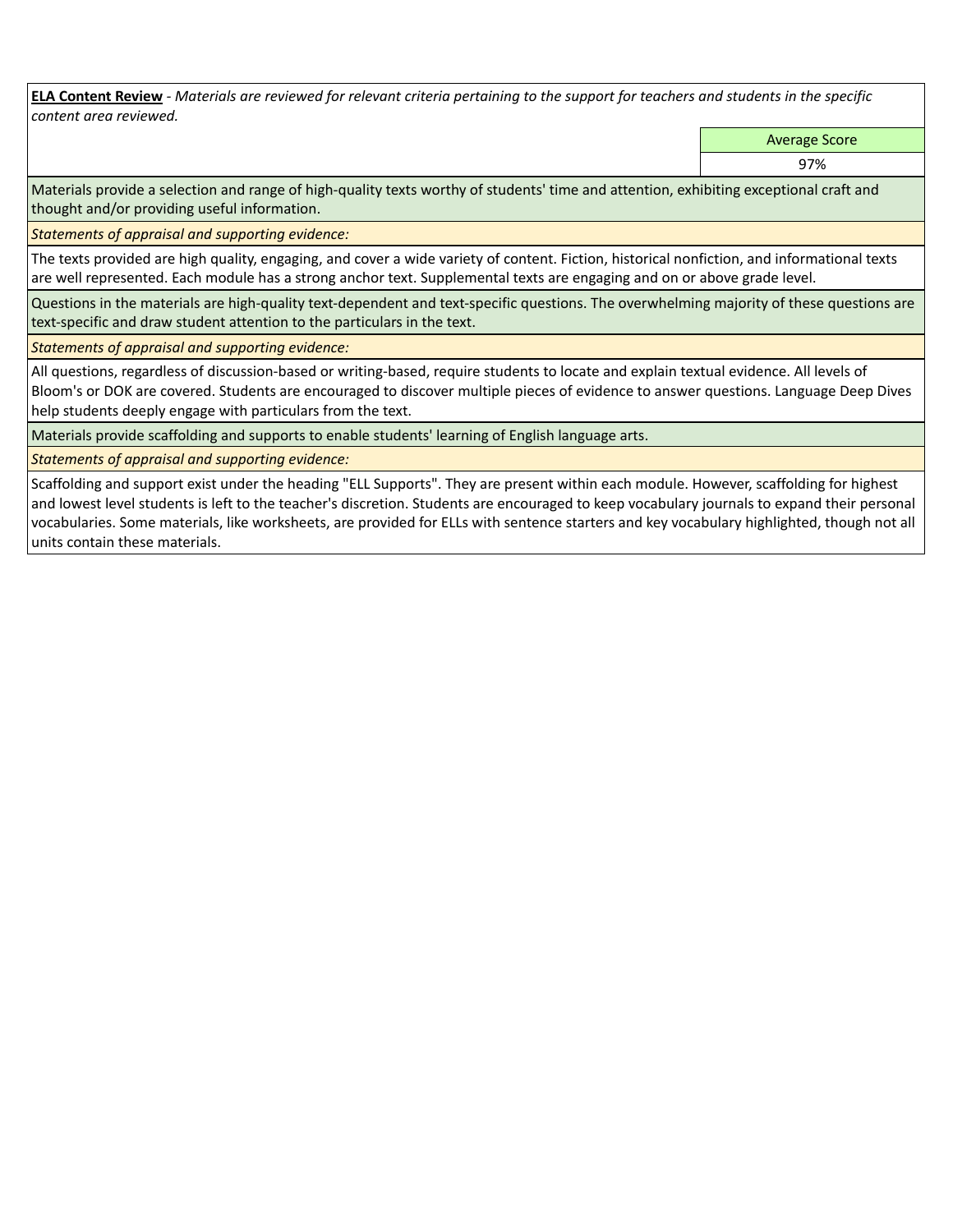**All Content Review** *- Materials are reviewed for relevant criteria pertaining to the support for teachers and students in the material regarding the progression of the standards, lesson structure, pacing, assessment, individual learners and cultural relevance.*

Average Score

88%

Materials are coherent and consistent with the standards that all students should study in order to be college and career ready.

*Statements of appraisal and supporting evidence:*

Every module follows a consistent format where students can be secure in expectations of what is to come. Students are taught to engage in public speaking, in both small group and large group settings. Content and skills taught support students to be college or career ready.

Materials are well designed and take into account effective lesson structure and pacing.

*Statements of appraisal and supporting evidence:*

Materials are well designed. Materials come equipped with teacher instruction on how best to present them. Pacing guides are available for each module.

Materials support teacher planning, learning, and understanding of the standards.

*Statements of appraisal and supporting evidence:*

The modules each contain "Designer Notes," giving instructors the rationale behind each material selection. The "Module Overviews" have several tables, which assist teachers in determining which standards are present in which lessons.

Materials offer teachers resources and tools to collect ongoing data about student progress on the standards.

*Statements of appraisal and supporting evidence:*

Each module contains standards aligned assessments. There is little support for teachers to collect ongoing data about how students are progressing on standards. There are no tools present for collecting data.

Materials support effective use of technology to enhance student learning.

*Statements of appraisal and supporting evidence:*

Materials support students to engage in technology, both as a research tool and presentation tool. Students create eBooks, podcasts, and presentations, and there were multiple research opportunities with focus on finding and citing credible sources.

Materials can be easily customized for individual learners.

*Statements of appraisal and supporting evidence:* 

Some supports are provided for ELL students, though materials have limited capacity for customization and modification. There is a lack of variation in ways to differentiate and support students, with a focus on leaning on home language and strategic student pairings.

Materials give all students extensive opportunities and support to explore key concepts.

*Statements of appraisal and supporting evidence:*

Students are given multiple opportunities to examine real world concepts, such as epidemics and recycling. The materials have students not only examine these issues, but also provide theoretical resolutions to these issues.

Materials take into account cultural perspectives.

*Statements of appraisal and supporting evidence:*

Students are guided towards seeing the positive impact historical movements such as the Harlem Renaissance have had on cultures in addition to their own. These readings and activities make students see that cultures influence each other in positive ways. However, the variety of cultural perspectives are limited in these materials; those present are important in their own regard. Units on the Harlem Renaissance and the Lost Boys of Sudan are engaging and their perspectives well covered in a stereotype-free, unbiased way. It will be dependent on the teacher to help students forge personal connections to the content. There are no texts from Hispanic or Native American authors in the 7th grade textbook.

Materials include a culturally responsive lens.

*Statements of appraisal and supporting evidence:*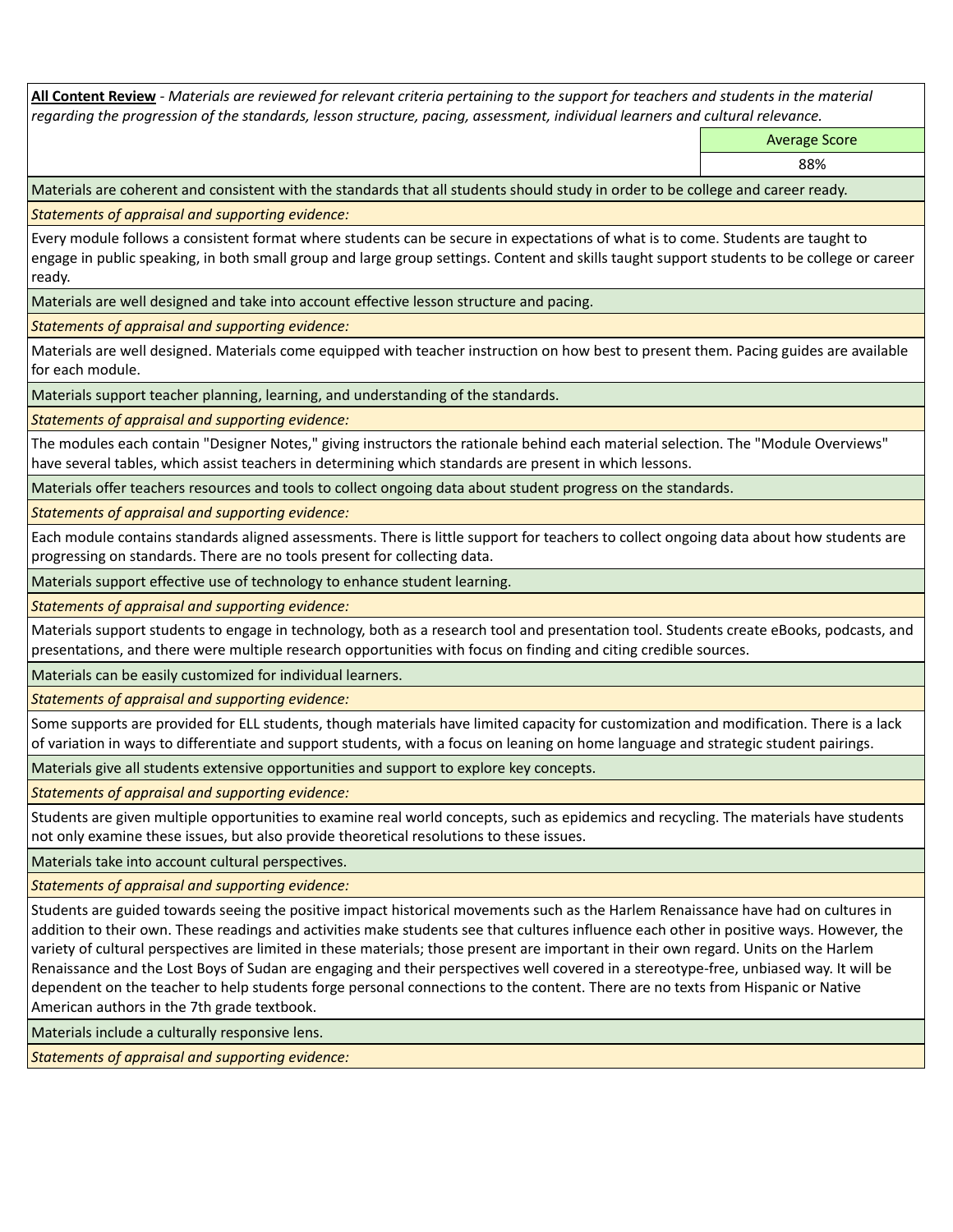These modules encourage students to see themselves as global citizens. While the materials present cultural perspectives from a scientific and environmental standpoint in the epidemics and recycling units, the variety of cultures represented in the texts is lacking. Students are asked to reflect upon their own place in caring for the environment as well as their global footprint. Students are asked to see themselves from a global lens more than a cultural or demographic lens.